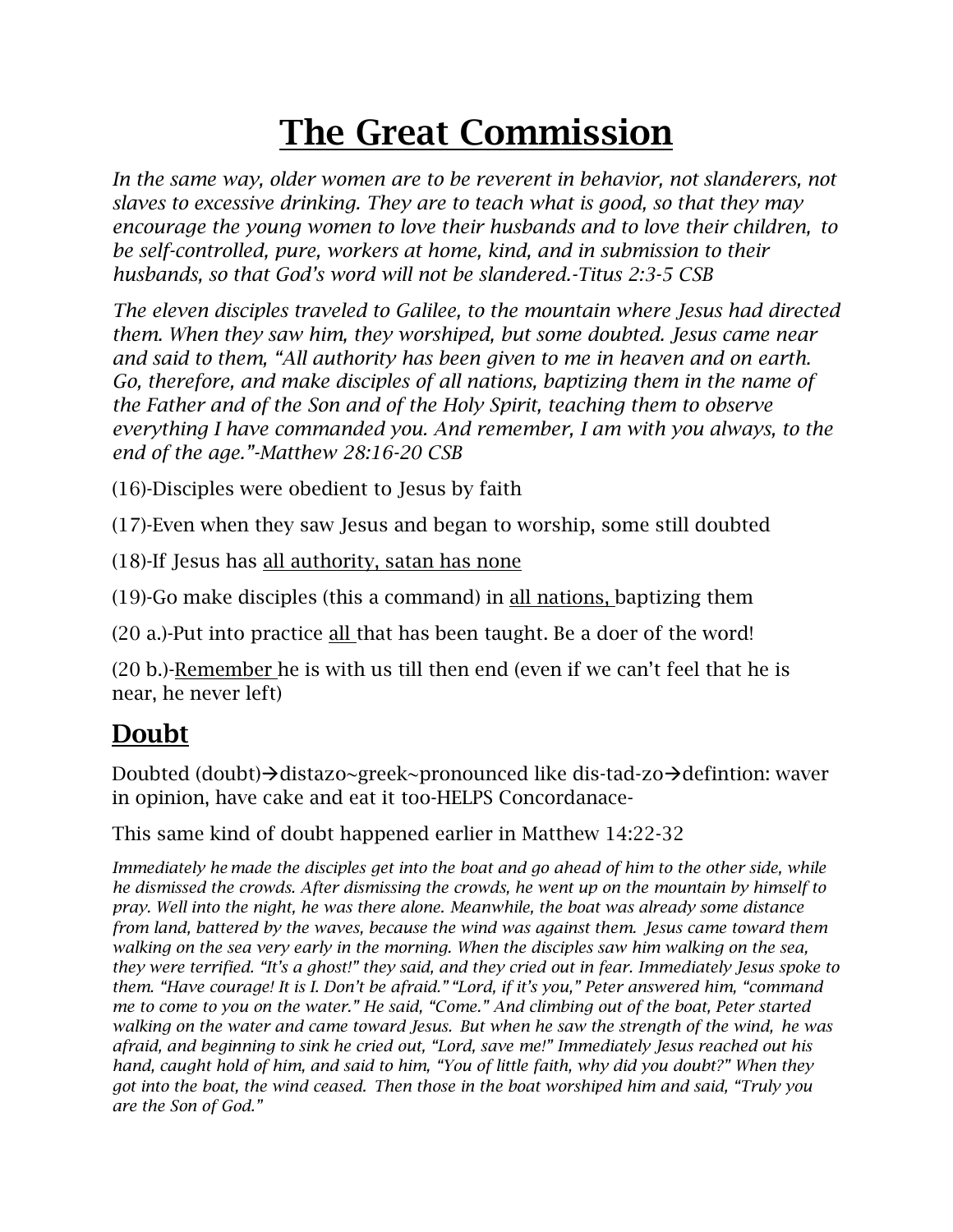- Peter yells to Jesus "If it's you command me to come"
- Lord command Peter to come
- Peter started walking and focused on the winds & waves (circumstances) instead of Jesus and began to get scared, have doubt, fear, and anxiety
- Peter calls out to the Lord for safety
- Lord asks, "Why do you have so little faith?" or in other words "Why did you doubt me?"
- Peter got into the boat and the wind ceased & they began to worship Jesus because they realized them to be the Son of God

In both Matthew 14 & 28 there was doubt which is the absence of faith and the prescence of fear. When we focus on the goodness of God or in other words, when we seek Jesus through the waves and wind we know that he will never leave us nor forsake us.

#### All (Repeated 3x in KJV)

- 1. All power is given to Jesus
- 2. Teach all nations (disciple everyone)
- 3. Observe all things taught (be a doer of the word)

If all authority has been given to Jesus, God in flesh, how much authority does satan have over us? NONE. There is no such thing as 110%

God 100%

satan 0%

Through baptisim we have been given the Holy Spirit, therefore we have authority just as Jesus does. We are children of God.

#### Making Disciples

How?

- Preach the gospel (Mark 16:15)
- Share your testimony (Acts 1:8)
- Passing on the tools you've been taught (Romans 10:14-15)

Why?

- Why would you want to hold all this goodness in? If you do is it because of fear of what others may think? Doubt? (John 15:16)
- We are each an essential part of God's body (Ephesians 4:16)
- We are the example for future generations
- Sometimes we just need a helping hand